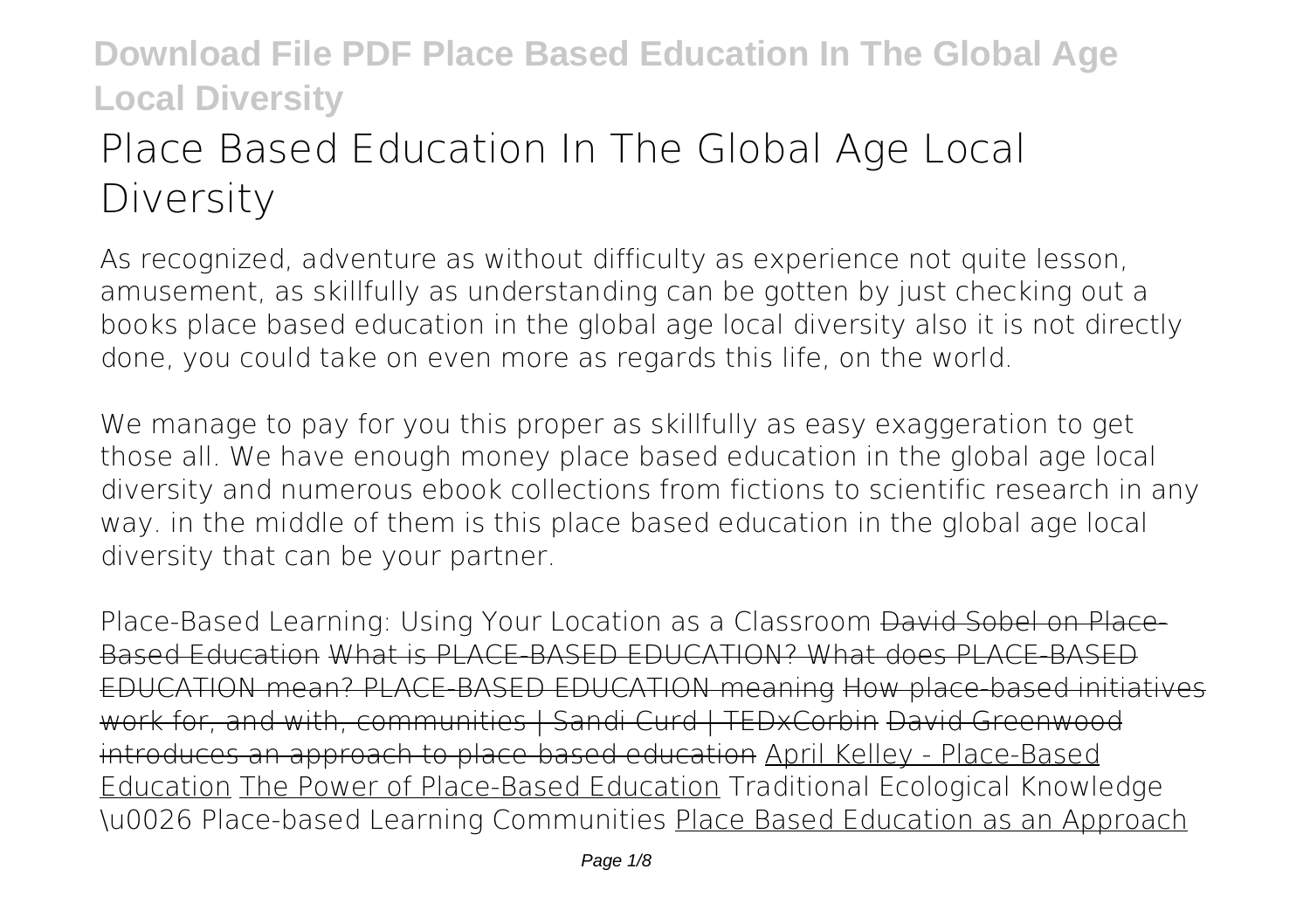to Teaching **Place-Based Education** Place-Based Learning: Connecting Kids to Their Community **Place-Based Community Engagement in Higher Education** *5 Tips for* **Teaching Studio Art Online Game Based Learning Inquiry-Based Learning:** Developing Student-Driven Questions *A Student-Driven Approach to Experiential Learning Real-World Problem Solving: Finding Solutions Through Projects* Hathaway Brown School's Project Based Learning Approach in Early Childhood Education Project-Based Learning: Raising Student Achievement for All Learners Collaborative Learning Builds Deeper Understanding How to Get Students Ready for Learning **Schools without classrooms | George Greenbury | TEDxFulbrightGlasgow** David Sobel: The Importance of Place-Based Education in Classrooms*Place-Based*

*Education: The STAR 3-to-3rd Model* Yukon Education Primary Place Based Learning Network *Roots with Wings: Floyd County Place-based Education Oral History Project*

INSPIRE TEACHING | Place Based EducationWestside Church Live Stream November 15, 2020 - John 4:1-30 Community-Based Learning: Connecting Stud With Their World Intentional - a song performed by Wanda Nero Butler and the First Unity Voices Place Based Education In The

Place-based education helps students learn a broad range of concepts by connecting them, whenever possible, with the natural and social community in which students live and learn. When students are youngest and most concrete in their thinking, Place-based education strives to delve them deeply into the community allowing them to connect their learning to tangible experiences around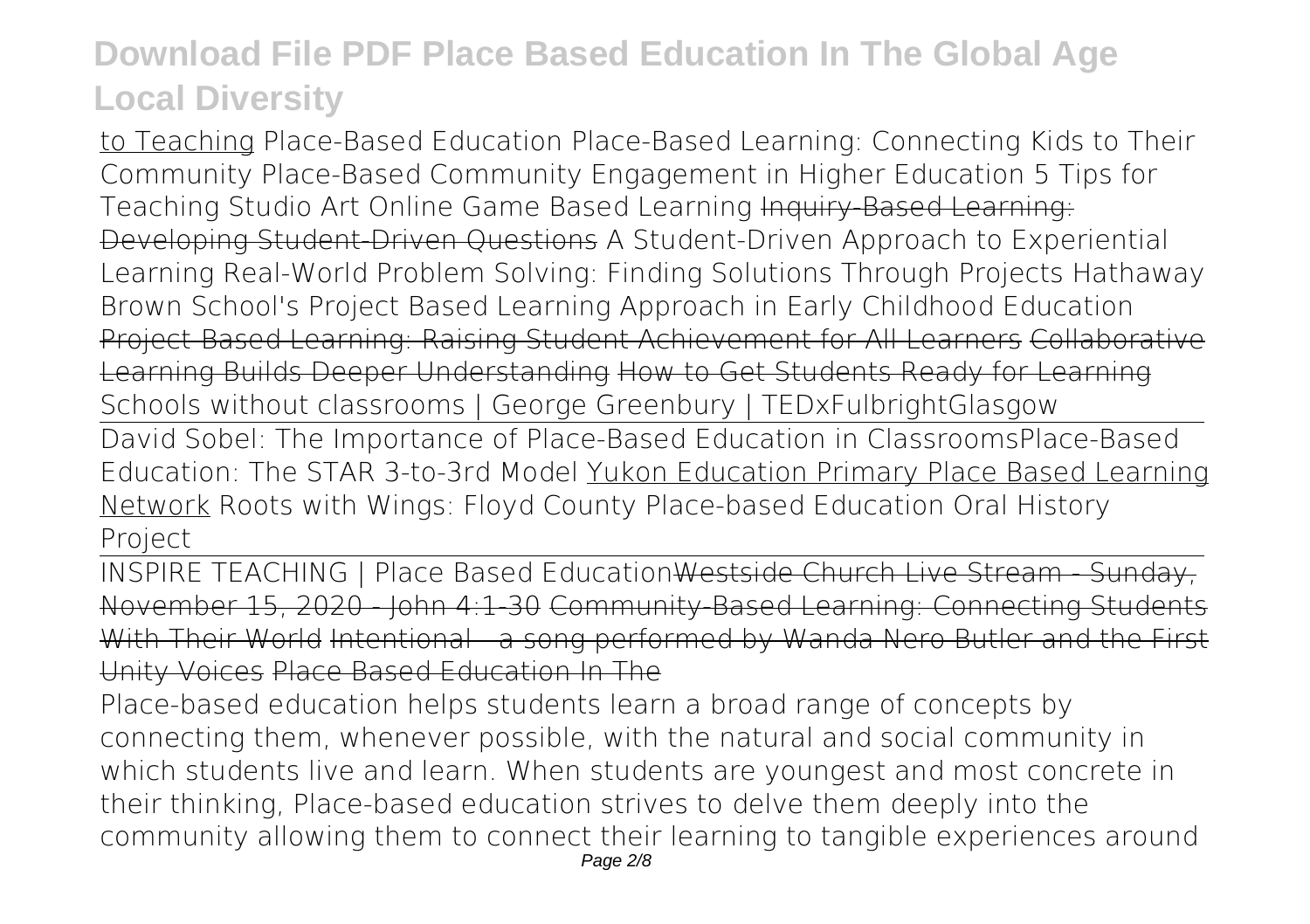them.

### What is Place-Based Education? - The Cottonwood School of

By Chris Drew, PhD. Place based education engages students with their local cultures, environment and heritage. It is an active learning approach emphasizing the importance of community and social action for causing change at a local level. A place based approach often teaches the importance of sustainability, cultural heritage and conservation. Key features of place based learning include:

### Place Based Education - Definition & Examples (2020)

Place-based education, sometimes called pedagogy of place, place-based learning, experiential education, community-based education, education for sustainability, environmental education or more rarely, service learning, is an educational philosophy. The term was coined in the early 1990s by Laurie Lane-Zucker of The Orion Society and Dr. John Elder of Middlebury College. Orion's early work in the area of place-based education was funded by the Geraldine R. Dodge Foundation. Although educators ha

### Place-based education - Wikipedia

Place-based education often occurs when performing explorations of the environment, but there is also space for students to learn about a variety of issues that affect the urban environment. So long as learning remains centered in the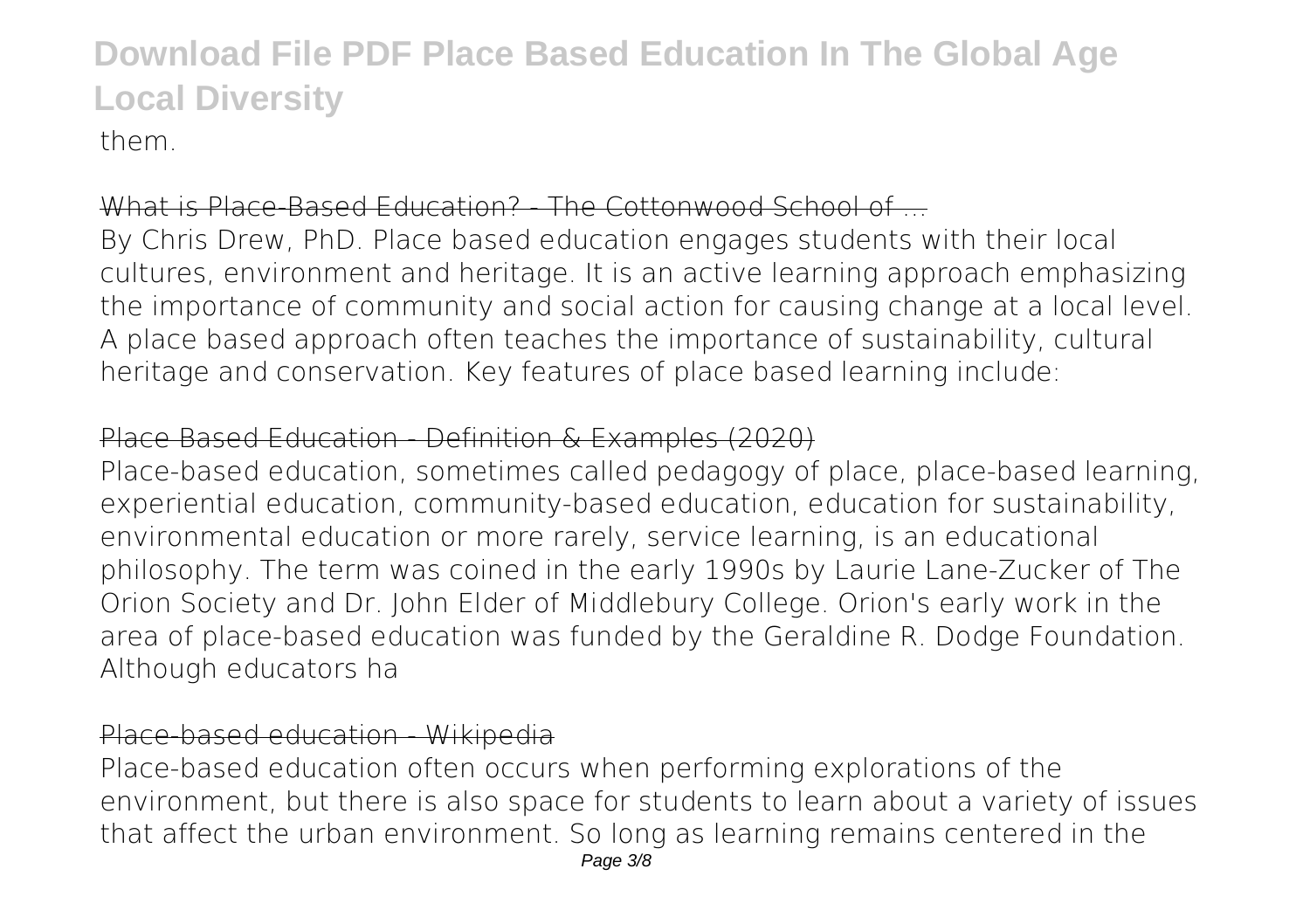community and empowers students to explore community issues, place-based education can be an effective approach to education.

### Place-Based Education: The Complete Guide

This volume – a landmark contribution to the burgeoning theory and practice of place-based education – enriches the field in three ways: First, it frames placebased pedagogy not just as an alternative teaching methodology or novel approach to environmental education but as part of a broader social movement known as the "Anew localism", which aims toward reclaiming the significance of the local in the global age.

### Place-Based Education in the Global Age: Local Diversity ...

Place-based education is an approach to curriculum development and instruction that directs students' attention to local culture, phenomena, and issues as the basis for at least some of the learning they encounter in school. It is also referred to as place- and community-based education or place-conscious learning.

### Place-Based Education | Oxford Research Encyclopedia of ...

Placed-based education is an approach that takes a school's geographic location as a context for learning. Place-based education can happen anywhere: In city streets or national parks; on the Marae; on beaches, rivers and lakes; on farms or in museums; on school campuses – wherever your inquiry takes you.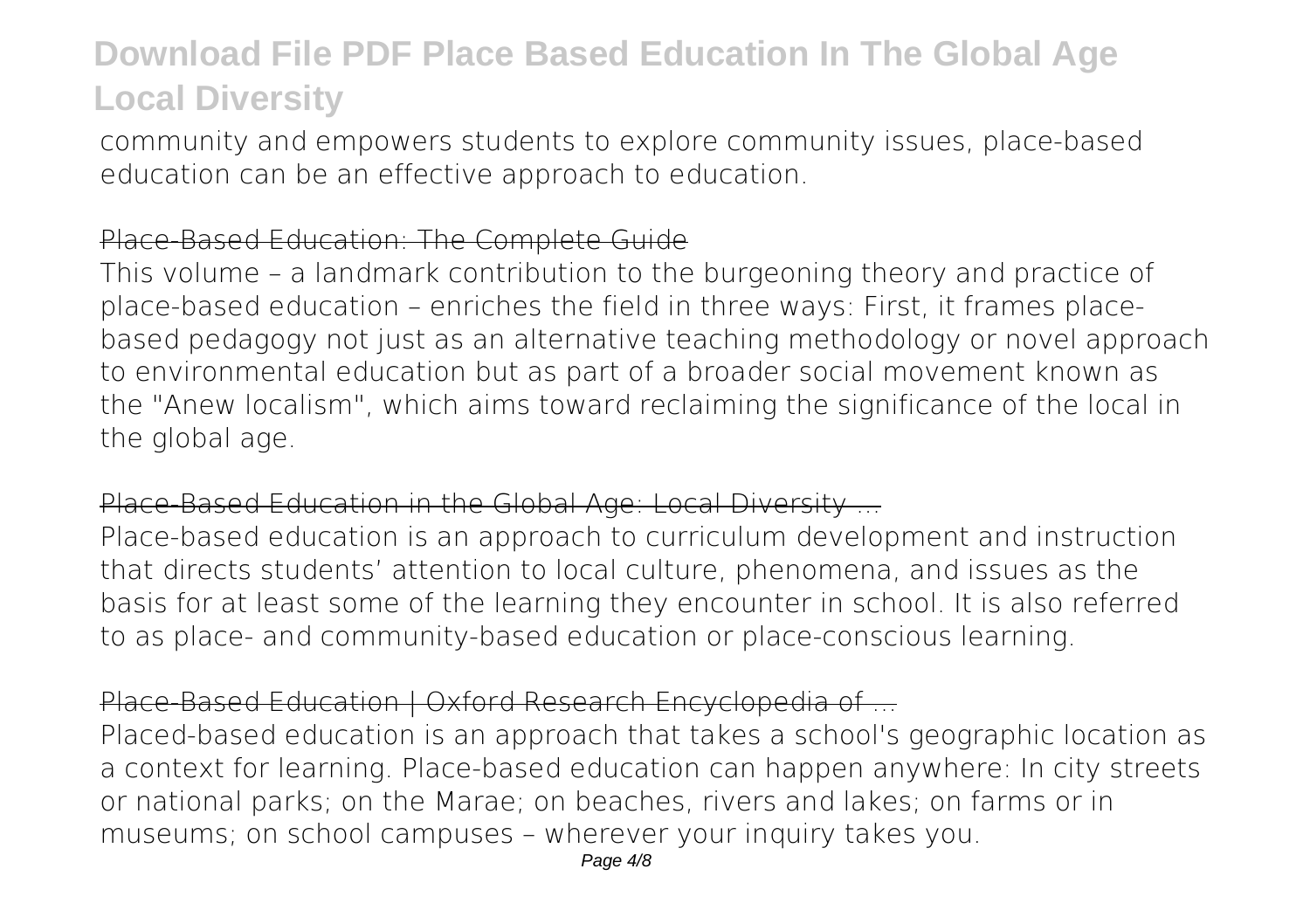### Place-based education | / Beyond the classroom / enabling ...

Place-Based Education is an approach that connects learning and communities with the primary goals of increasing student engagement, boosting academic outcomes, impacting communities and promoting understanding of the world around us. In addition to these goals, there are many additional benefits to place-based learning experiences.

### WHAT IS PLACE-BASED EDUCATION AND WHY DOES IT MATTER?

Place-Based Education in the Global Age: Local Diversity David A. Gruenewald and Gregory A. Smith (Eds.), 2008 Lawrence Elrbaum Associates (T aylor Francis Group), Abingdon, Oxon £22.79, 377 pp.

(PDF) Place-Based Education in the Global Age: Local Diversity Place-based education (PBE) immerses students in local heritage, cultures, landscapes, opportunities and experiences, using these as a foundation for the study of language arts, mathematics, social studies, science and other subjects across the curriculum.

### What is Place-Based Education? | Promise of Place

Place-based education uses local cultures, heritage, landscapes, opportunities, and experiences to create a curriculum in which literacy, mathematics, social studies,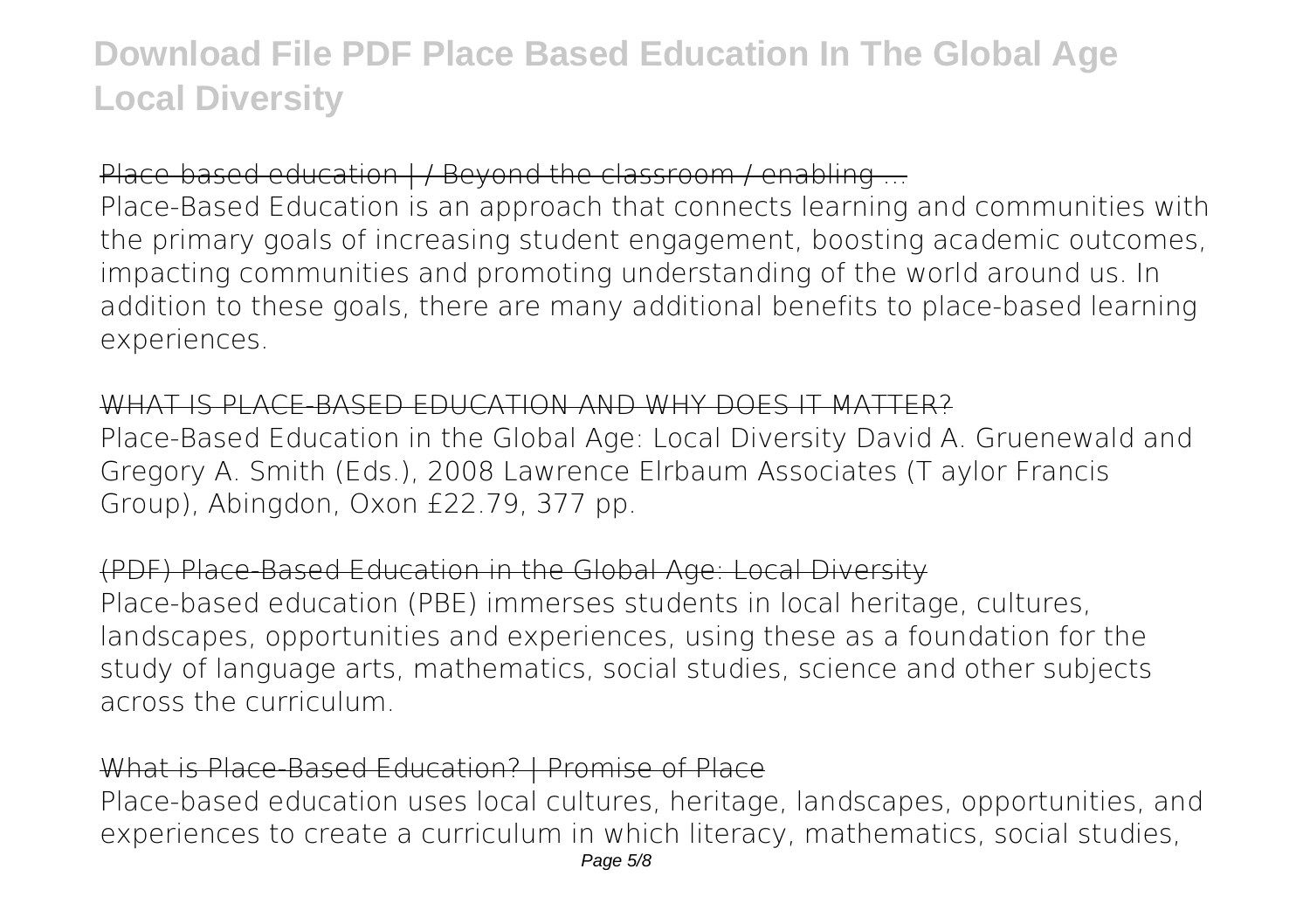science, and arts learning occur in the context of place.

### Preschool in the Park: Place-Based Learning in Unexpected ...

Place-based education is designed to connect what students are taught in school to real-world challenges, opportunities and connections; learning experiences match the complexities of real life and are taught through an integrated, interdisciplinary and frequently project-based approach where all learners are accountable and challenged.

### Getting Started With Place-Based Education, Step-by-Step

The Place-based Education Evaluation Collaborative (PEEC) is a group of five programs and one foundation that work together to: 1. Improve their programs through individual and cross-program evaluation; 2. Identify, develop, and disseminate evaluation techniques, tools, and approaches that can be applied to other place-based education providers ...

### The Benefits of Place-based Education - National Park Service

Place-based education is an interdisciplinary approach to education that immerses students in the history, culture, landscapes, and experiences of their own communities. The geographic concept of place, at the heart of place-based education, has three aspects representing the objective and subjective – location, locale, sense of place.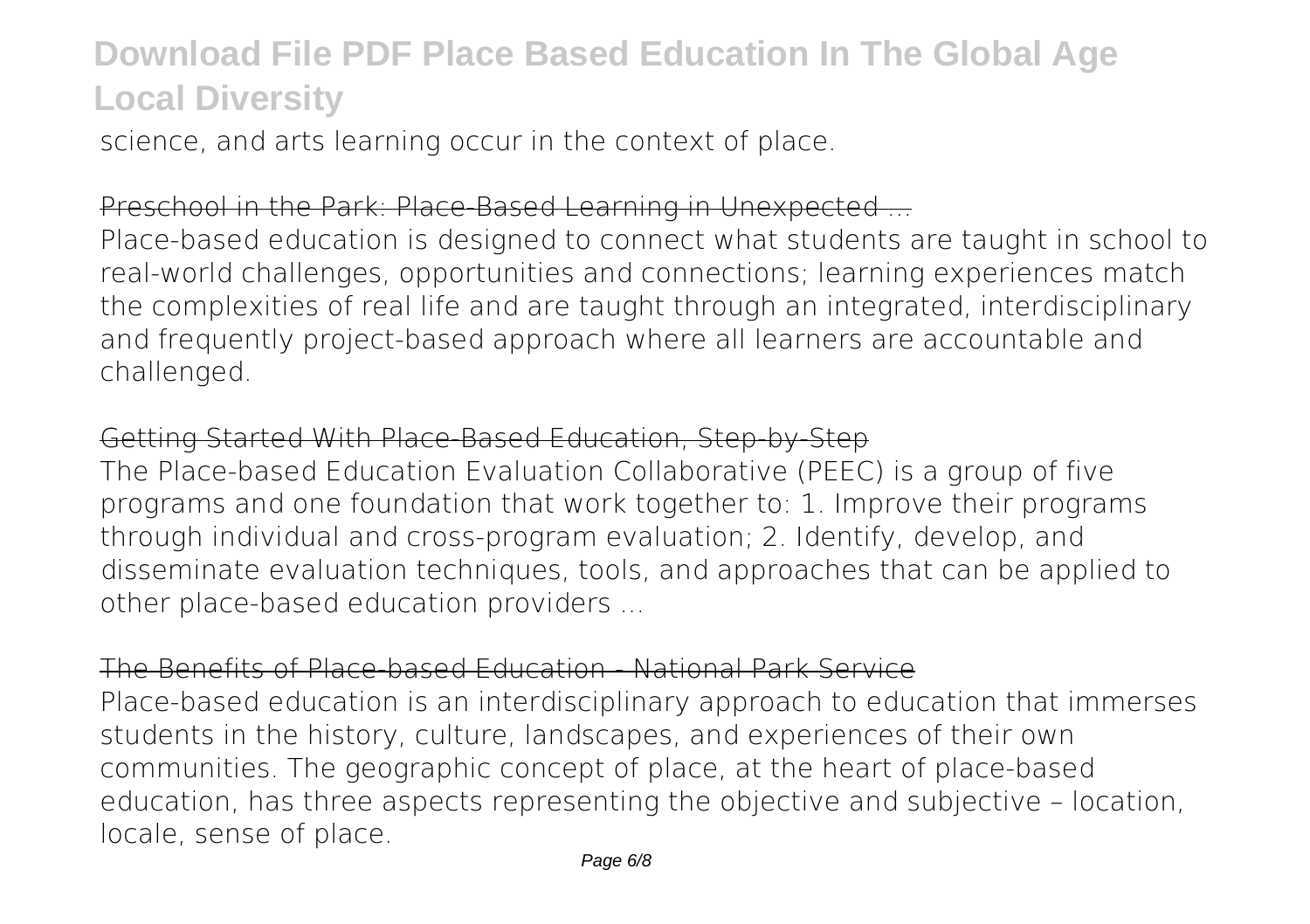Place-Based Education - Teaching with Themes

Editors, David Gruenewald and Gregory Smith, begin by contextualising 'Placebased Education' within the broader social movement of "new localism", which has developed in response to growing concerns for the local within the current climate of economic globalisation.

### Placed-Based Education in the Global Age: Local Diversity ...

Place-Based Education Plans are a way for us to collaborate with local communities and education partners to transform local education outcomes. They are delivered in areas where there are complex challenges to improving achievement, wellbeing and engagement in education for children and young people.

#### Place-Based Education Plans

Place-based learning is truly possible anywhere—from the most rural schools to the most urban ones, and everywhere in between. We are just beginning to understand the possibilities for implementing and scaling place-based learning with the deliberate intention of boosting equity, access and outcomes.

### What is Place-Based Education and Why Does it Matter ...

Professor Wally Penetito, Ngāti Hauā, describes place-based education as having three strands: a place-based curriculum that lets students examine knowledge and